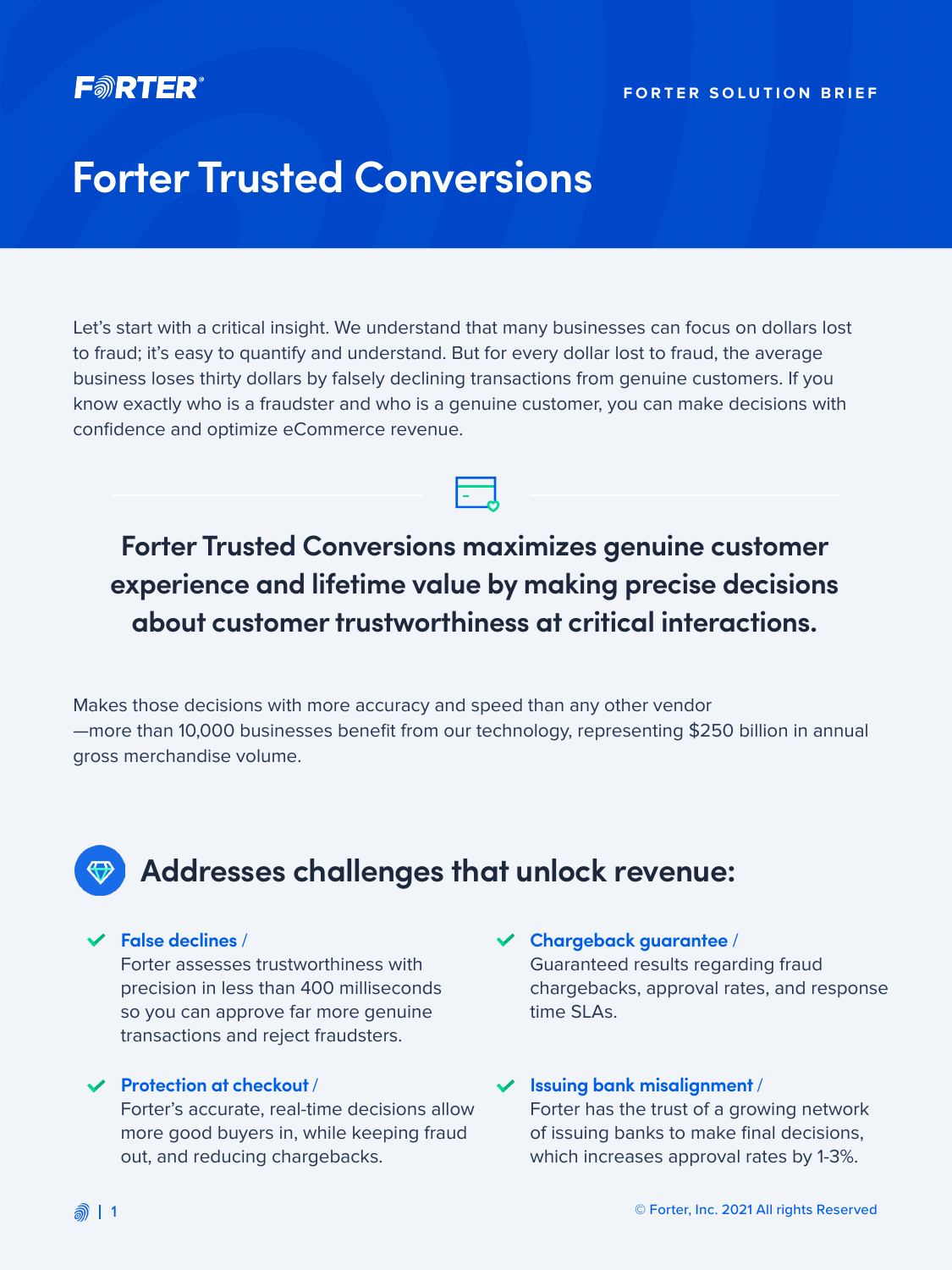

#### **FORTER SOLUTION BRIEF**



## **Forter has proven that eCommerce optimization solutions are not commodities**

### We deliver differentiated outcomes through our:



**Persona Graph** / Forter has built a dataset of one billion personas. For every interaction, we look across this vast network to see if we 'know' the persona. This allows for instant, precise decisions that require no third party augmentation of IP address, device fingerprinting or other data.



**Machine Learning** / Forter applies machine learning to deliver decisions that are 100% automated, with response times under 400 milliseconds at the 95th percentile. Since we have no dependency on manual reviewers, we scale seamlessly as you grow.



**Expert Guidance** / Forter sits at the intersection of advanced technology and human expertise. Fraud researchers study emerging tactics and issues to refine our models and prevent (rather than react to) attacks. And Customer Success Managers work to understand your objectives and tolerances, to tune your implementation and ensure exceptional outcomes.